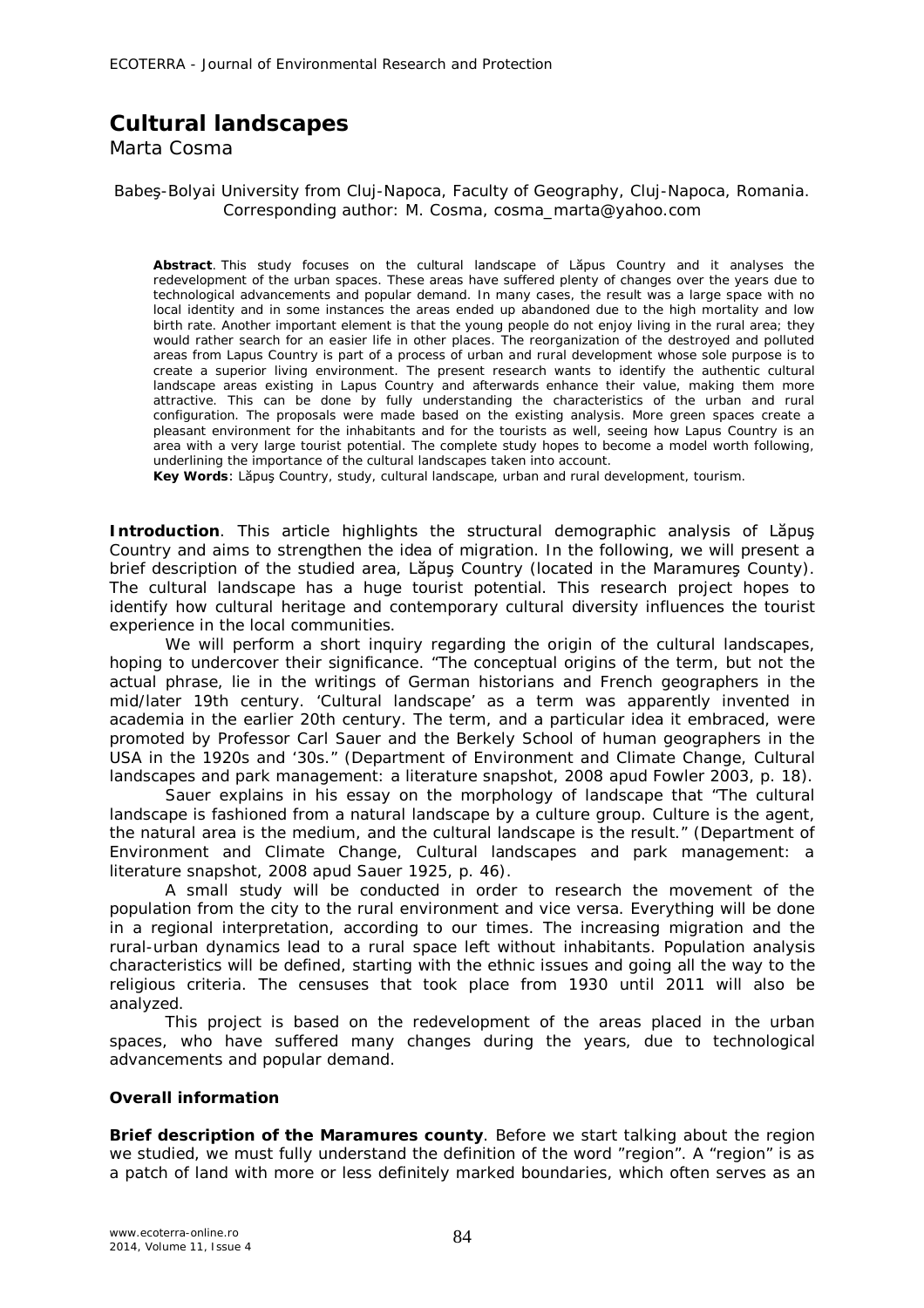administrative unit below the level of the nation state." (Eurostat European Commision, 2008). Therefore, regions have an identity and some characteristics such as language, landscape, ethnic origin, history and climate.

Maramures is one of Romania's most important tourist destinations (Figure 1) being also one the country's richest regions. Tradition, costumes, folklore and crafts have been well preserved in this place. The rare beauty of the landscape plays an important role in assuring the county's rightful place as ones of Romania's most splendid parts.



Figure 1. Maramureş County, România (Source: http://www.romanianmonasteries.org/maramures/maramures-geography).

Each year, regardless the season, tourists arrive in Maramures from all over the world and they always come back with great pleasure. From the town of Baia Mare to the valleys of the Historical Maramures or from Lapus to Chioar, the County of Maramures (Figure 2) is a unique place that invites everyone to discover its riches.



Figure 2. "The Countries" of Maramures County (Source: http://www.surdestiturism.ro/index.php/ro/localizare-surdesti/tara-chioarului).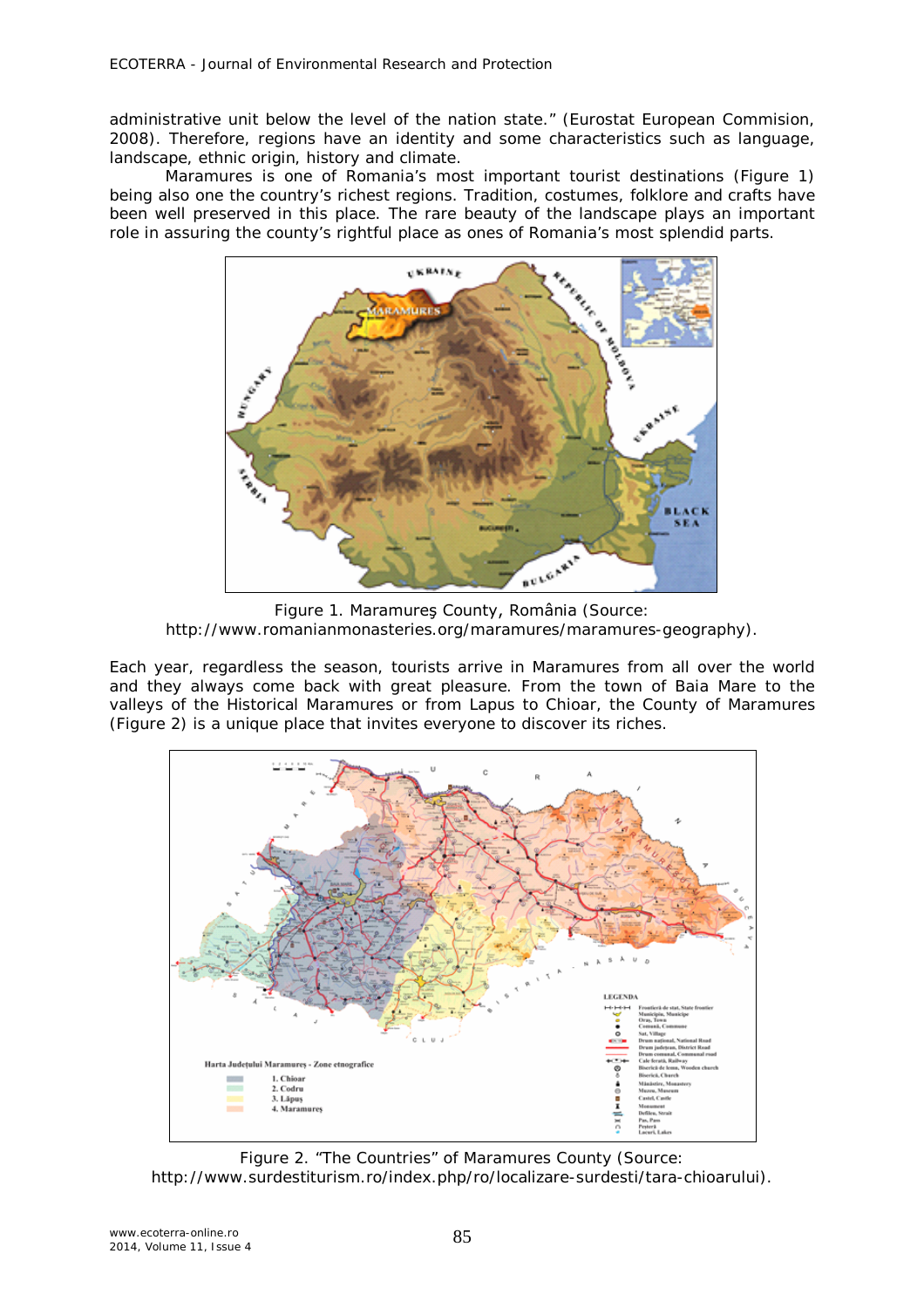Everywhere you look, you can find undeniable values. Ceramic sculptors who capture in their work the very essence of passion, carpet factories, traditional costumes, folklore, renowned museums and monasteries, and last but not least, the Maramures symbol, the wooden gate.

The traditional businesses ran in this area are known and appreciated all over the world. But one must never forget that the greatest treasure that can be found in Maramures is the population itself. These are simple folk but with very high moral values. The people who live here have big hearts, are very welcoming, hardworking and with faith in God. As they would say, you are always more than welcome in Maramures!

*The natural setting of the area.* The country of Lăpuş is located in the north-west of Romania on the higher basin of the Lăpuş. From an administrative point of view, the area is located in the Maramureş County. The biggest city is the town of Târgu Lăpuş, located at 47 km east of the capital of the county, Baia Mare. The Lăpuş Depression (about 300- 500 meters) which is outlined in the north by the volcanic mountains of Ţibleş and in the south by the Preluca Massif represents the largest part of the landscape. The climate of the region is colder than in other parts of Romania, in the winter some of the lowest temperatures in the country are recorded here. The main river that crosses the area is Lăpuş, with its more important tributaries: the Suciu, the Libotin, the Dobric and the Rohia. South of the Preluca Massif, the river Lăpuş crosses a wild and spectacular gorge, 28 km long (Figure 3).



Figure 3. The gorge of Lăpuş river (Source: http://www.defileul-lapusului.ro/).

*The population composition - ethnic and religious criteria.* The municipalities were built initially in the depression, but after some time people started moving in an upward direction until they reached the mountain's feet. Today the town of Tărgu Lăpuş has 7000 inhabitants and 36 belonging villages. Along with the Romanian population, who represents the majority, we can also find Hungarians. They live in great numbers in the following establishments: Dămăcuşeni, Băiut and Târgu Lăpuş. According to the census performed in 2011, the population of Târgu Lăpuş amounts to 11,744 inhabitants, this a lower number compared to the one reported in 2002, when 13,355 people were registered. With the Romanians being, 83.34% and the Hungarians 10.94% we still have a percentage of 4.83% of the population, whose ethnicity is not fully known.

From a religious point of view, most of the inhabitants are Orthodox (72.12%), but there are also minorities such as Protestants (9.77%), Pentecostals (6.86%), Greek Catholics (2.95%) and Roman Catholics (2.26%). For 4.9% of the population the religion is not known.

*Migration analysis - regional interpretation.* Back in 1930, the census revealed a population of 30,941 people living in Lăpuş. Unfortunately, now (according to the census performed in 2011) only 28,909 inhabitants are left in the area. After an own representation, the evolution of the population Lăpuş Country, as follows in Figure 4.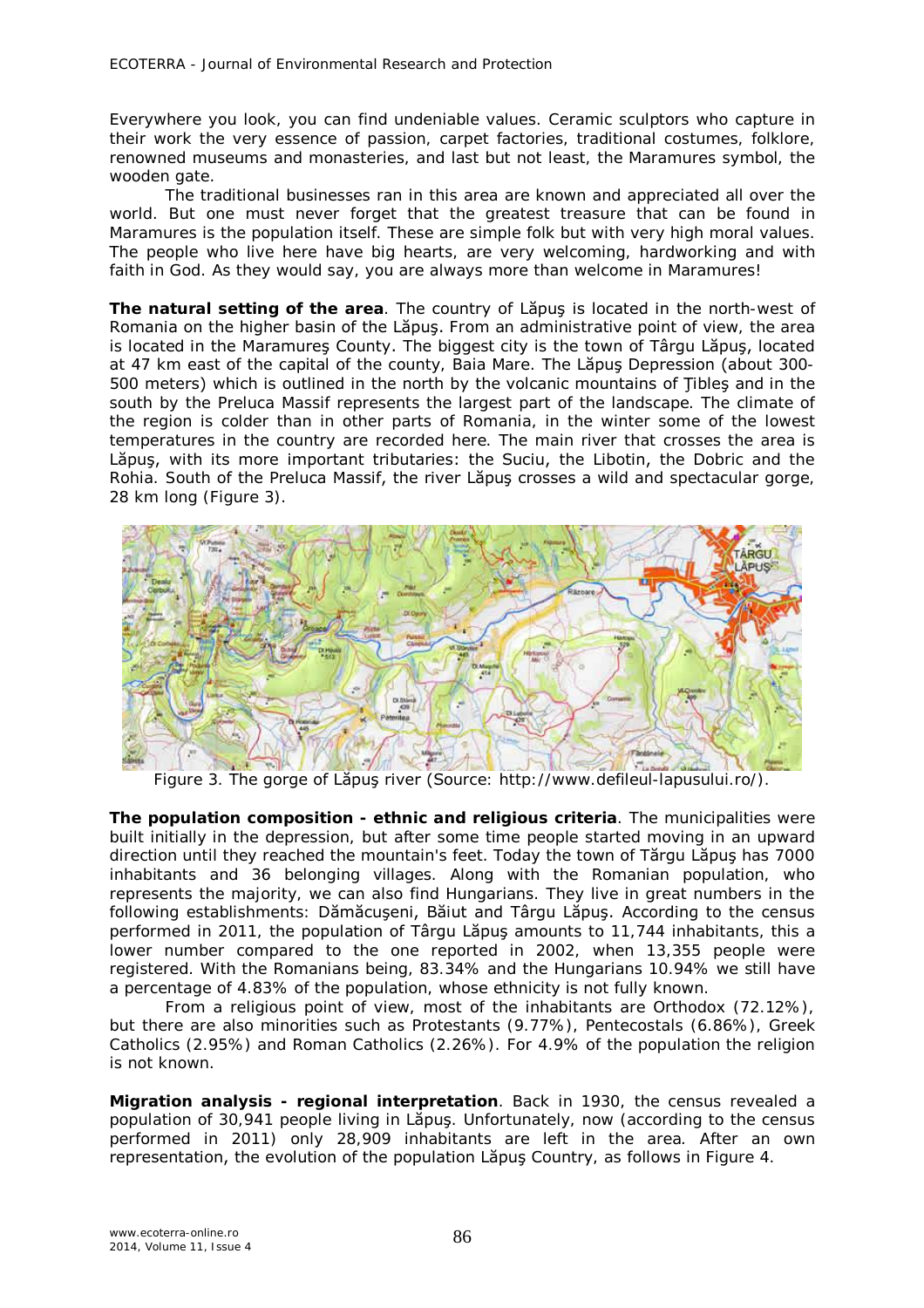The generations between ages 35 to 50 are trying to escape the burdens one may encounter when living in the city. According to the latest statistics, from 2012, 118.000 Romanians moved from town to town, while only 74,000 went from rural to urban. In 1990, just under 28,000 inhabitants moved to the village from the city, "while 550,000 people left the countryside for the urban area", according to www.adevarul.ro

Even in the county of Maramures, there is a category of people who have established a career for themselves in urban environment but who now want to become entrepreneurs in the rural areas. That is why, people living in towns like Baia Mare, Sighetu Marmatiei, Baia Sprie, Targu Lăpuş, have started moving to the countryside, hoping for a better life. "People who have migrated from cities to villages fall into two categories. Former employees or entrepreneurs looking to live in rural areas because it's cheaper, closer to nature and want to do business in that area or poor people who move the city to the villages because it is cheaper, so it is a migration of survival." said Dumitru Sandu, Professor at the Faculty of sociology and social at the University of Bucharest, in an articol from www.adevarul.ro.

Another reason is that the big cities became more crowded, and the corporate environment is a massive factor of stress for the inhabitants therefore Romanians yearn to return to nature in order to live away from the pollution and commotion.



Figure 4. Evolution of Lăpuş Country on the census population.

**Conclusions**. A complex analysis of human resources is required, in order to understand the characteristics of the settlements and the demographic structure. Urban population dynamics indicate the power of the urban areas over the rural ones and provide a real insight into the development of the human factor and its potential to influence urban development.

On the other hand, in recent times, young people are returning to the villages some of them are even investing in the biomaterials business. The tendency to eat bio, can be seen in the way parents are trying to ensure a healthy diet for their children, but also in the what they are trying to improve their own lives by eating products with no additives or chemicals

In the end, we would like to point out the importance of the cultural landscape and its increasing diverse form. In this research project we focused on population diversity, ethnic and religious criteria, landscape diversity, and migration as a regional interpretation. We also studied the comparison between censuses starting from 1930 until 2011. I believe that more research into what we call cultural landscapes into urban and rural regions and territories would reap great rewards for the Lapus tourist industry and implicitly for the Maramures tourist industry. This current study has revealed some of that potential.